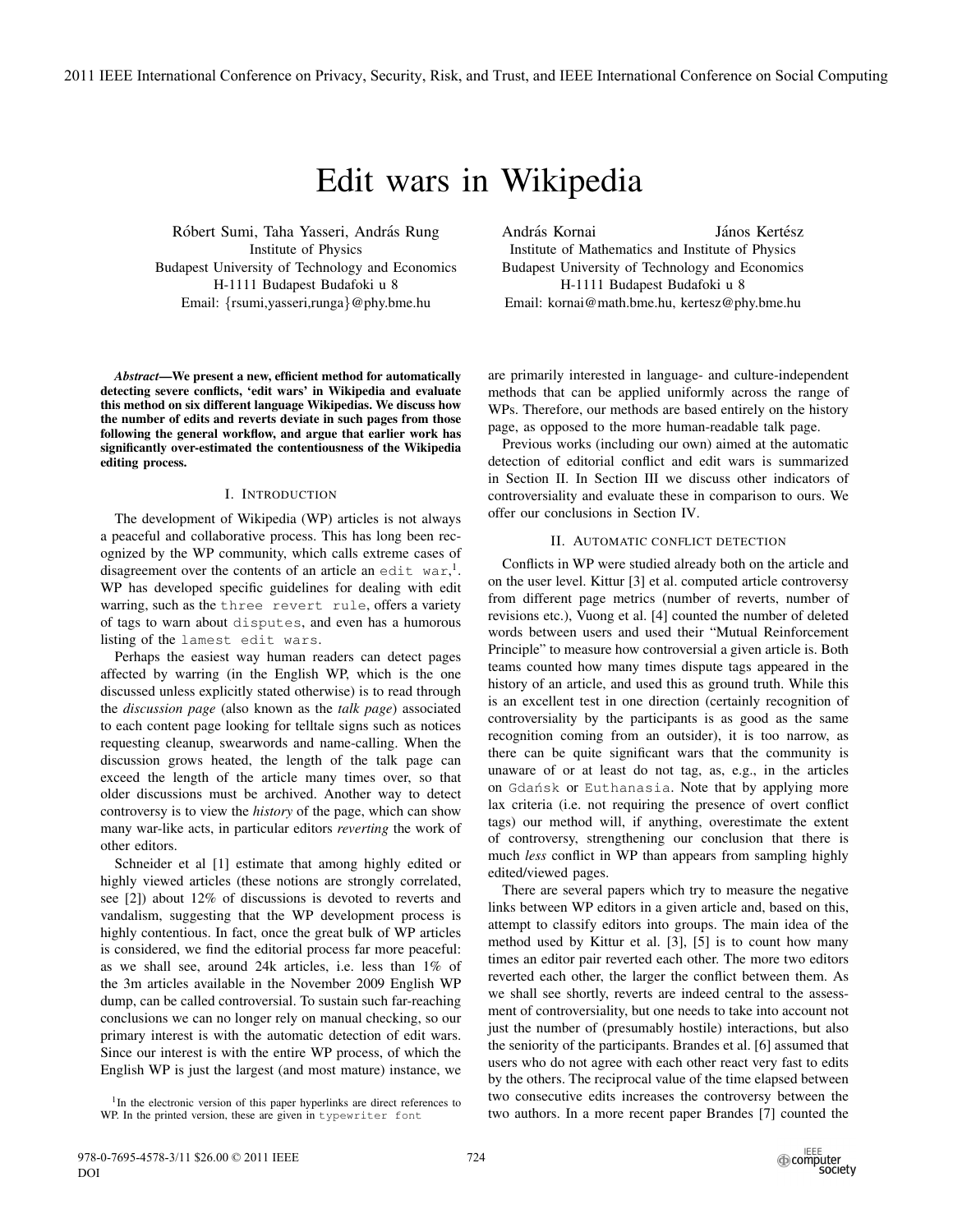number of deleted words between editors and used this as a measure of controversy. West et. al. and also Adler et. al. have developed vandalism detection methods based on temporal patterns of edits [8], [9]. In both works the main assumption is that offensive edits are reverted much faster than normal edits, therefore by considering the time interval between an arbitrary edit and its subsequent reverts, one can classify vandalized versions with high precision.

Our own work (for a preliminary report, see [10]) was seeded by a manual sample of 40 articles, 20 selected for high controversiality, and 20 for low. Table I summarizes the number of reverts as detected in the text and in the comments<sup>2</sup> (most reverts are detected by both methods).

TABLE I NUMBER OF REVERTS DETECTED. THE UPPER PART CORRESPONDS TO A GROUP OF PAGES WITH SEVERE CONFLICTS (EXCEPT THOSE IN *italics*); BELOW THE HORIZONTAL LINE THERE ARE PEACEFUL PAGES (EXCEPT THOSE IN *italics*).

| Both txt       | Only           | Only            | Article                          |
|----------------|----------------|-----------------|----------------------------------|
| and cmt        | in txt         | in cmt          | titlee                           |
| 4103           | 930            | 328             | Global warming                   |
| 2375           | 478            | 142             | Homosexuality                    |
| 1847           | 617            | 201             | Abortion                         |
| 1494           | 260            | 35              | Benjamin Franklin                |
| 1425           | 437            | 130             | Elvis Presley                    |
| 1396           | 233            | 67              | Nuclear power                    |
| 1298           | 536            | 104             | Nicolaus Copernicus              |
| 1071           | 211            | 51              | Tiger                            |
| 1036           | 248            | 58              | Euthanasia                       |
| 937            | 204            | 58              | Alzheimer's disease              |
| 870            | 192            | 50              | Gun politics                     |
| 836            | 172            | 23              | <b>Sherlock Holmes</b>           |
| 689            | 213            | 49              | Arab-Israeli conflict            |
| 659            | 496            | 138             | Israel and the apartheid analogy |
| 652            | 387            | 88              | <b>Liancourt Rocks</b>           |
| 642            | 250            | 39              | Schizophrenia                    |
| 516            | 164            | 472             | Gaza war                         |
| 431            | 186            | 30              | 1948 Arab-Israeli war            |
| 416            | 73             | 9               | Pumpkin                          |
| 380            | 284            | 58              | Gdańsk                           |
| 318            | 158            | 20              | SOL                              |
| 162            | 24             | $\overline{10}$ | Password                         |
| 116            | 26             | 3               | Henry Cavendish                  |
| 109            | 29             | $\overline{4}$  | Pension                          |
| 81             | 29             | $\overline{4}$  | Mexican drug war                 |
| 74             | 37             | 10              | Hungarians in Romania            |
| 70             | 14             | $\overline{4}$  | Markov chain                     |
| 70             | 12             | $\mathbf{1}$    | Mentha                           |
| 47             | 20             | 6               | Foucault pendulum                |
| 40             | 5              | 6               | Indian cobra                     |
| 32             | 15             | $\mathbf{1}$    | Harmonium                        |
| 30             | 9              | $\mathbf{1}$    | Infrared photography             |
| 29             | $\overline{4}$ | $\mathbf{1}$    | <b>Bohrium</b>                   |
| 24             | 34             | 5               | Anyos Jedlik                     |
| 11             | 6              | $\overline{2}$  | Hungarian forint                 |
| 10             | 3              | $\mathbf{1}$    | Hendrik Lorentz                  |
| 9              | 3              | $\mathbf{1}$    | 1980s oil glut                   |
| 7              | 1              | $\theta$        | Deutsches Museum                 |
| 4              | $\overline{0}$ | $\overline{0}$  | Ara (genus)                      |
| $\overline{0}$ | $\theta$       | $\theta$        | Schlenk flask                    |

Given the number and distribution of false positives and negatives (typeset in italics) it is clear from Table I that the

2Each edit could be accompanied by a descriptive comment as *Edit summary*.

raw revert statistics do not yield a clear cutoff-point we could use to distinguish controversial from non-controversial articles. Rather than building a complex but arbitrary formula that includes different factors that are expected to correlate with controversiality, our goal is to base the decision on very few parameters – ideally, just one.

Let  $\dots, i-1, i, i+1, \dots, j-1, j, j+1, \dots$  be stages in the history of an article. If the text of revision  $j$  coincides with the text of revision  $i - 1$ , we considered this a revert between the editor of revision  $j$  and  $i$  respectively. We are interested in disputes where editors have different opinions about the topic, and do not reach consensus easily.

Let us denote by  $N_i$  the total number of edits in the given article of that user who edited the revision  $i$ . We characterize reverts by pairs  $(N_i^d, N_i^r)$ , where r denotes the editor who makes the revert, and d refers to the reverted editor (self-reverts are excluded). Fig.1 represents the *revert map* of the noncontroversial Benjamin Franklin and the highly controversial Israel and the apartheid analogy articles. Each mark corresponds to one or more reverts. The coordinates of the marks are the total number of edits of the reverter  $(N<sup>r</sup>)$  and the reverted editor  $(N<sup>d</sup>)$ . Clearly, the disputed article contains more reverts between editors having large edit numbers than the uncontroversial article.







Fig. 2. Maps of mutual reverts in the same articles as in Fig. 1.

The revert maps already distinguish disputed and nondisputed articles, and we can improve the results by considering only the cases, in which two editors revert each other mutually, hereafter called *mutual* reverts. This causes little change in disputed articles (compare the right panels of Fig.1 to that of Fig.2), but has great impact on non-disputed articles (compare left panels).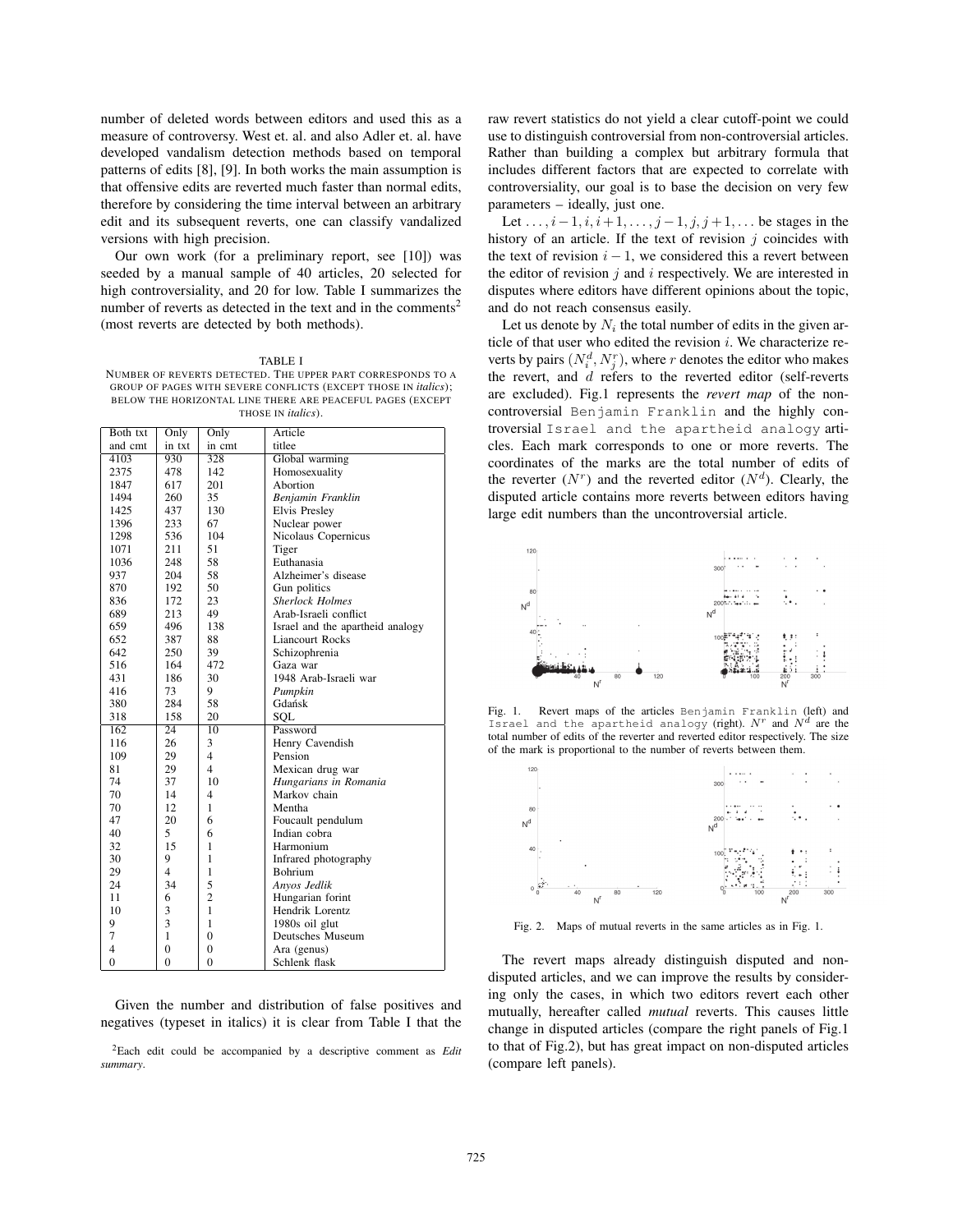Based on the rank (total edit number within an article) of editors, two main revert types can be distinguished: when one or both of the editors have few edits to their credit (these are typically reverts of vandalism since vandals do not get a chance to achieve a large edit number as they get banned by experienced users) and when both editors are experienced (created many edits). In order to express this distinction numerically, we use the *lesser* of the coordinates  $N<sup>d</sup>$  and  $N<sup>r</sup>$ . so that the total count includes vandalism-related reverts as well, but with a much smaller weight. Thus we define our raw measure of controversiality as

$$
M_r = \sum_{(N_i^d, N_j^r)} min(N_i^d, N_j^r)
$$

Once we developed our first autodetection algorithm based on  $M_r$ , we iteratively refined the controversial and the noncontroversial seeds on multiple languages by manually checking pages scoring very high or very low. In this process, we improved  $M_r$  in two ways: first, by multiplying with the number of editors  $E$  who ever reverted mutually (the larger the armies, the larger the war) and define  $M_i = E \times M_r$  and second, by censuring the topmost mutually reverting editors (eliminating cases with conflicts between two persons only). Our final measure of controversiality  $M$  is thus defined by

$$
M = E \times \sum_{(N_i^d, N_j^r) < max} \min(N_i^d, N_j^r). \tag{1}
$$

One conceptually easy (but in practice very labor-intensive) way to validate  $M$  is by simply taking samples at different  $M$  values and counting how many pages are found. As can be seen from Table II, in a binary manual classification between noncontroversial and controversial pages the number of controversial pages increases monotonically with increased M from a low of 27% war to a high of 97% as  $M$  goes from 50 to 31,000. (We note here that some of the truly controversial pages such as Anarchism have M in excess of  $10^7$ .)

TABLE II FOR A GIVEN LEVEL OF  $M$ , NUMBER OF *n*ONCONTROVERSIAL, cONTROVERSIAL PAGES IN RANDOM SAMPLES OF 30, T OTAL NUMBER OF PAGES WITH GREATER M, % OF CONTROVERSIAL PAGES, ESTIMATED TOTAL NUMBER  $C$  OF CONTROVERSIAL PAGES WITH GREATER  $M$ (NUMBERS ARE IN KILO AND ROUNDED TO TWO SIGNIFICANT DIGITS).

| M     | $\boldsymbol{n}$ | Ċ. | T     | $\%c$ | (k)<br>C |
|-------|------------------|----|-------|-------|----------|
| 50    | 22               | 8  | 44037 | 27    | 24       |
| 100   | 16               | 14 | 34112 | 47    | 20       |
| 180   | 15               | 15 | 26912 | 50    | 17       |
| 320   | 14               | 16 | 20763 | 53    | 13       |
| 560   | 14               | 16 | 15683 | 53    | 11       |
| 1000  | 12               | 18 | 11732 | 60    | 9        |
| 5600  | 1                | 29 | 4314  | 97    | 4        |
| 31000 | 1                | 29 | 1368  | 97    |          |

We have checked this measure for six different languages (eventually leaving Romanian out for lack of data) and concluded that its overall performance is superior to other measures, including the presence of tags marking controversiality (see Section III).

TABLE III PRECISION OF CONTROVERSIALITY DETECTION IN THE TOP 30 BASED ON NUMBER OF EDITS #E, REVERTS #R, MUTUAL REVERTS #MR, RAW  $M_r$ ,  $M_i$ , ARTICLE TAG COUNT TC, AND  $M$ .

| WP      | #e | #r | #mr | $M_{\rm \ast}$ | $M_i$ | TС | М  |
|---------|----|----|-----|----------------|-------|----|----|
| CS      | 14 | 18 | 26  | 25             | 27    | 27 | 28 |
| en      | 27 | 29 | 29  | 26             | 28    | 30 | 28 |
| hu      | 4  | 27 | 28  | 23             | 29    | 24 | 30 |
| fa      | 24 | 28 | 26  | 29             | 29    | 25 | 28 |
| es      | 23 | 26 | 29  | 27             | 28    | 28 | 29 |
| $\%$ av | 61 | 85 | 92  | 87             | 94    | 89 | 95 |

#### III. OTHER INDICATORS OF CONTROVERSIALITY

There are many plausible candidates for measuring controversiality, such as the number of edits, the number of (mutual) reverts, the number of 'controversial' tags, and of course variants of our own measure  $M$ . Table III compares the various methods for precision in the top 30 for each language (except Romanian for paucity of controversial pages), and for each method considered.

It comes as no great surprise that the roughest measures such as the number of edits are rather poor classifiers and 'controversial' tag count (TC) are quite good in the English WP. Unfortunately, these measures fail to generalize from English and Spanish to smaller WPs, and given the cultural differences, there is no assurance that as the smaller WPs mature these measures will become increasingly applicable. As it is, measure  $M$  given by Eq. 1 above reduces the precision errors of the hitherto best classifier by over 50% (10 errors compared to the best known method. article tag count, which had 24). Of our own methods, the final M-based classifier improves upon the initial method (counting mutual reverts, 15 errors) by a full third.

The true value of a classifier of course depends not just on precision, but also on recall. This is much harder to measure, since the bottom 90% of the sample is uncontroversial by any measure, and it would take tens of thousands of manual judgments on random samples to obtain reliable recall figures. Also, the threshold for large WPs is much lower than one could surmise from inspecting the top 30 pages, for example in English  $M$  is 1,620,378 for the 30th most controversial page. We selected  $M > 1,000$  for cutoff, which yields a very high controversy population, but if we were truly intent on optimizing the threshold we would probably go down to about  $M = 200$  to see as much vandalism as pure edit warring. As a shortcut, we therefore plotted the second best classifier against  $M$  (see Fig. 3), and sampled from the quadrants where they make different predictions.

On the whole, articles with low tag count but high  $M$  appear to be quite controversial, even if the participants themselves fail to tag the article for controversy. The opposite situation, with low  $M$  and high TC, is found very rarely. Besides an inherently lower precision and recall, there are some mechanical reasons why counting controversial tags is not a perfect method to detect disputes. There are many disputerelated tags and one has to decide which tags to count on a per-language basis. Page [11] contains all disputed tags,